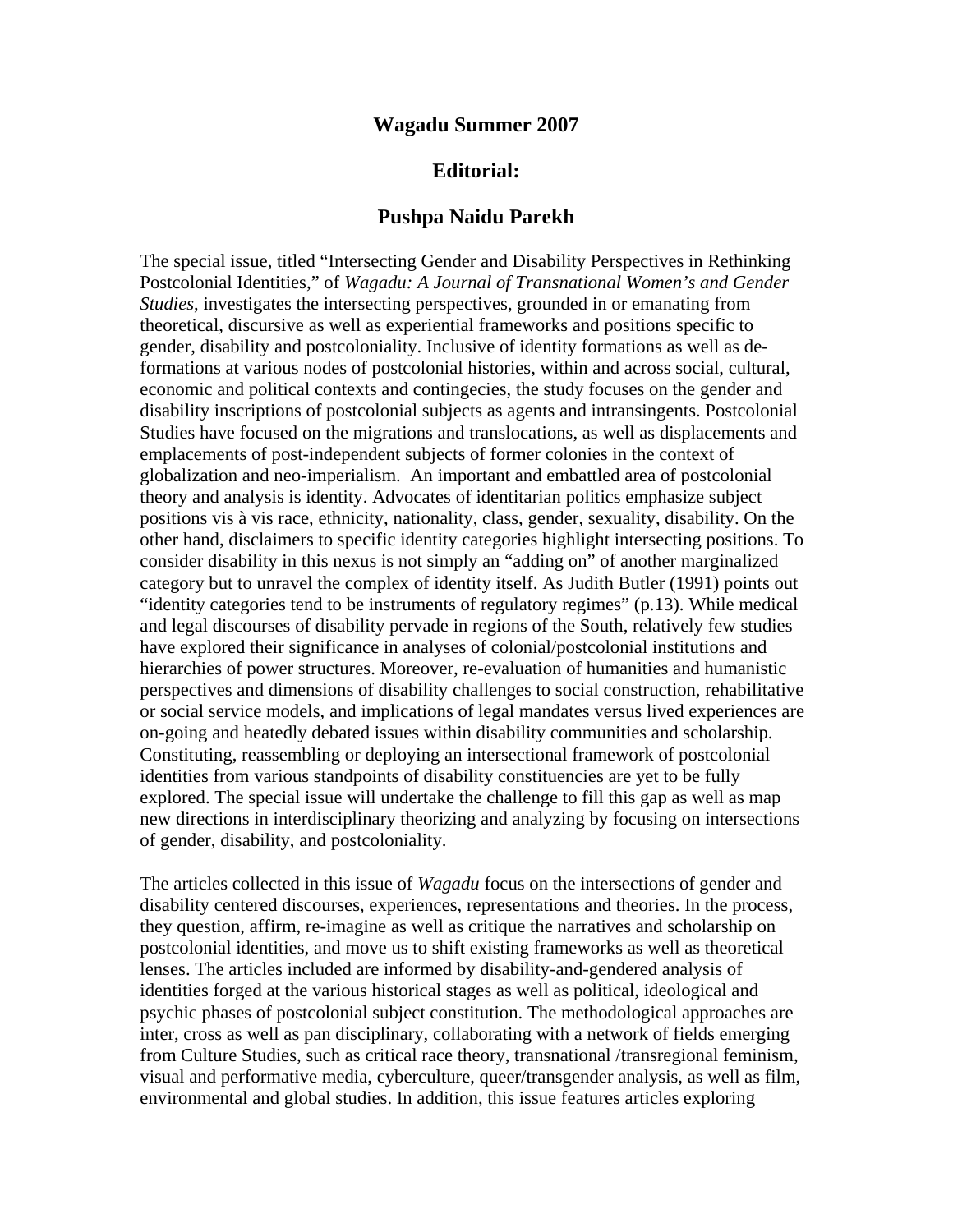disability as a cultural construct, human rights discourse, as well as a "development" agenda, in relation to postcolonial contexts, issues and theories.

An in-depth and focused study of the triangulation of gender, disability and postcoloniality has not been previously undertaken, although works that analyze gender, disability and race in the context of the global North with some discussion of the global South are to be noted, such as Saxton and Howe's *With Wings: An Anthology of Literature By and About Women With Disabilities* (1987), Thomson's *Extraordinary Bodies: Figuring Physical Disability in American Culture and Literature* (1997), Snyder, Brueggemann and Thomson's *Disability Studies: Enabling Humanities* (2002), as well as Smith and Hutchinson's *Gendering Disability* (2004). Rosemarie Garland Thomson's *Extraordinary Bodies: Figuring Physical Disability in American Culture and Literature* stands out as an incisive and inclusive analysis of disability/gender/race/ethnicity/class subject constitutions at historical junctures of European colonialism and American imperialism. Thomson's most significant contribution, for the purposes of this issue, is her intersectional analysis of the American and European freak shows that "framed and choreographed bodily differences that we now call 'race,' 'ethnicity,' and 'disability' in a ritual that enacted the social process of making cultural otherness from the raw materials of human physical variation" (p. 60). Through visual representations of exhibited photographs, billboards and advertisements, Thomson demonstrates the racist/abelist/sexist processes that made spectacles of a variety of 'othered" people. Among the spectacle of differently embodied were displayed the colonized male and female bodies from Mexico, Brazil, Africa, and black America. These figures included Julia Pastrana, a Mexican-Indian woman, the embalmed corpse of whose hirsute body was exhibited in freak shows and circuses; the Ubangi woman with lip discs; a microcephalic black male in P. T. Barnum's "What Is It?" museum exhibit; and Saartje Baartmann as "the Hottentot Venus" flanked by an albino woman and a dwarf.

In response to "the theoretical orthodoxy" regarding Baartmann, following Sander Gilman's "Black Bodies, White Bodies," Zine Magubane (2001) challenges the postructuralist analysis that imputes sexual and racial differences to psychological determinism and ahistorical assumptions of race and blackness among nineteenth century Europeans. In "Which Bodies Matter? Feminism, Postructuralism, Race, and the Curious Theoretical Odyssey of the 'Hottentot Venus'" (2001), Magubane argues for a historical scrutiny of social relations and ideologies concerning racial differences, by asking "what social relations determined which people counted as Black, and for which people did Blacks become icons of sexual difference and why?" (p. 817). Moreover, she challenges the ahistorical assumptions in Gilman's theories regarding Baartman: "The first assumption is that Baartmann's color and sexual difference not only marked her as different but also rendered her fundamentally the same as all other Black people. The second assumption is that ideas about what constitutes Africanity and Blackness have remained relatively unchanged over time" (p. 822).

These assumptions need to be carefully examined for gender and disability constructions and for ways in which their intersections have defined certain nineteenth century American and European ideologies of femininity, cult of invalidism, class differentiation,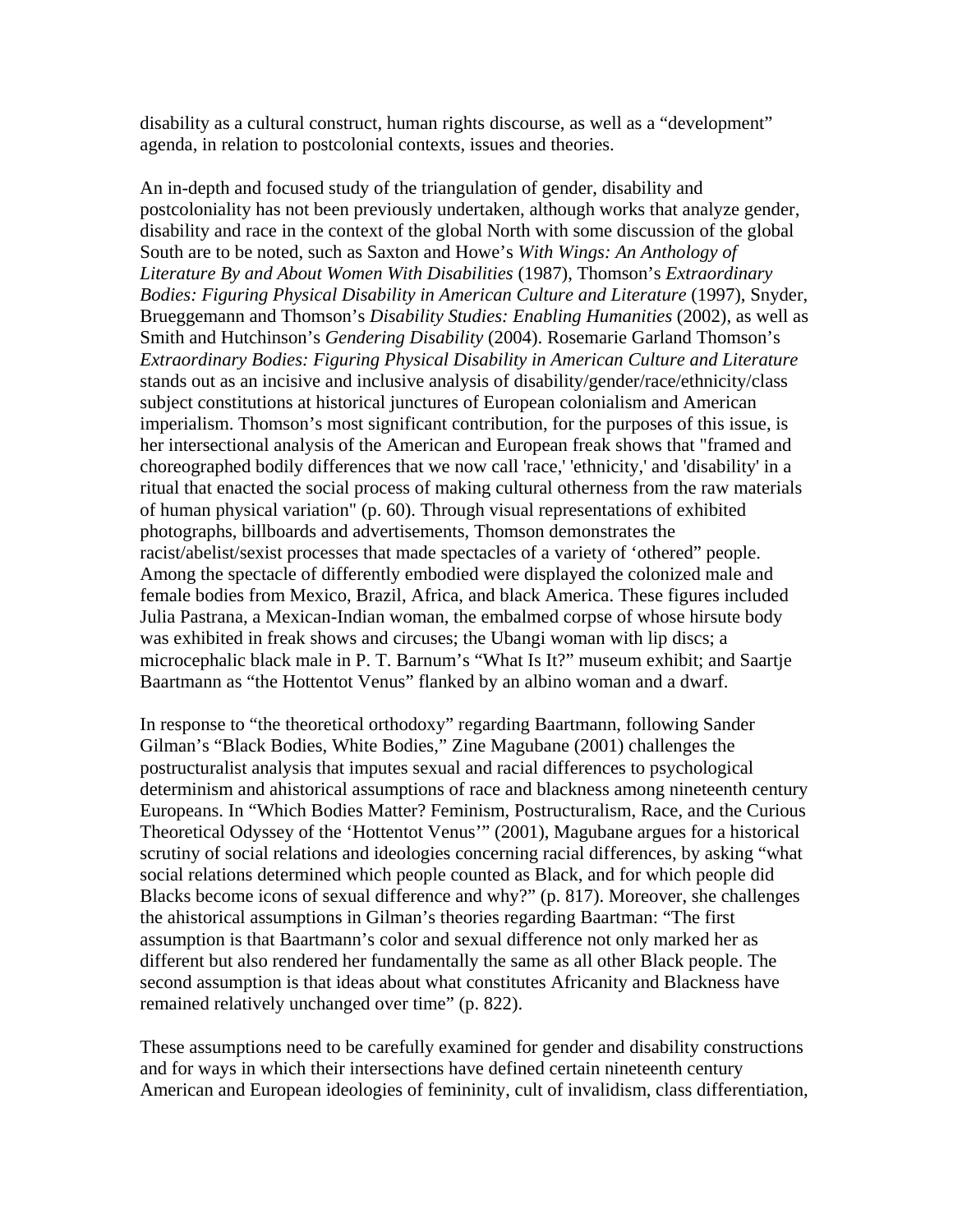racism and paranoia against immigrants. As Barbara Ehrenreich and Deidre English (1973) document in their pamphlet, *Complaints and Disorders: The Sexual Politics of Sickness*, these class distinctions frame the discourse of illnesses in women paradoxically, as female frailty in the wealthy white, "the 'sick' women of upper classes" (p.15) and as contagion and sexual licentiousness in the poor and immigrants, the "disease carriers and breeders", "the 'sickening' women of the working class" (p. 45)*.*  Further studies in postcolonial theorizing need to make the connections among these shifting frameworks and their reflections or departures in colonial/postcolonial historical contexts. How did social relations shaped by historical factors construct ideologies of gender and disability? In what ways did these ideologies shift within the context of colonial contacts, conflicts and collusions? How did the various sources of authority, from scriptural to institutional, differ in the assignations of meanings to bodies, both colonizing and colonized?

In this issue, the authors explore the complex interplay of gender and disability in the lives of people and cultures in the contexts of defining and challenging postcolonial nationhood, citizenship, transnationality, and cosmopolitanism, as well as shaping the contours of futuristic and posthuman imaginaries. They analyze the diverse material and political circumstances of postcolonials in specific geographic and socio-economic locations as simultaneously gendered and disabled. In bringing together the threads of gender, disability and postcoloniality as identity categories, experiences, rights issues, discourses, theories and movements that work in tandem and through networks, the scholars in this special issue of *Wagadu* undertake multiple challenges. They address the limitations of current postcolonial theorizing for critical understanding and analysis of the co-existences, conflicts and negotiations that shape the expression, reformulation and representation of such multiple identities and experiences, especially figured as historically contextualized and geo-politically positioned for new formations of the postcolonial. They inaugurate new lenses and frameworks, and re-examine the ideologies of decolonization within the context of global flows and movements as well as reification of border hostilities and racial profiles, increasing wars and conflicts. Finally, they provide the critical tools and ideological shifts that revitalize the reading of bodies and texts of postcoloniality, and the cultural terrains that are formed at the chiasmus of experiential selves, social formations and disciplinary discourses.

Some of the topics in this issue challenge the limitations within current forms of postcolonial theorizing as well as Disability Studies. Others apply and evaluate the impact of postcolonial theories on analysis and representations of disability/gender issues, subjects, experiences and rights and of disability/gender theories and interventions in Postcolonial Studies. Analysis of specific disability movements within phases of colonial and independence struggles as well as in post-independent phases focus on intersecting struggles for gender and disability rights in specific geo-political and social contexts.

"(Post)colonising Disability" by Mark Sherry provides an important preliminary background as well as the critical lens by which to approach the intersections among disability/gender/(post)colonialism. His article delves into the problematics of metaphoric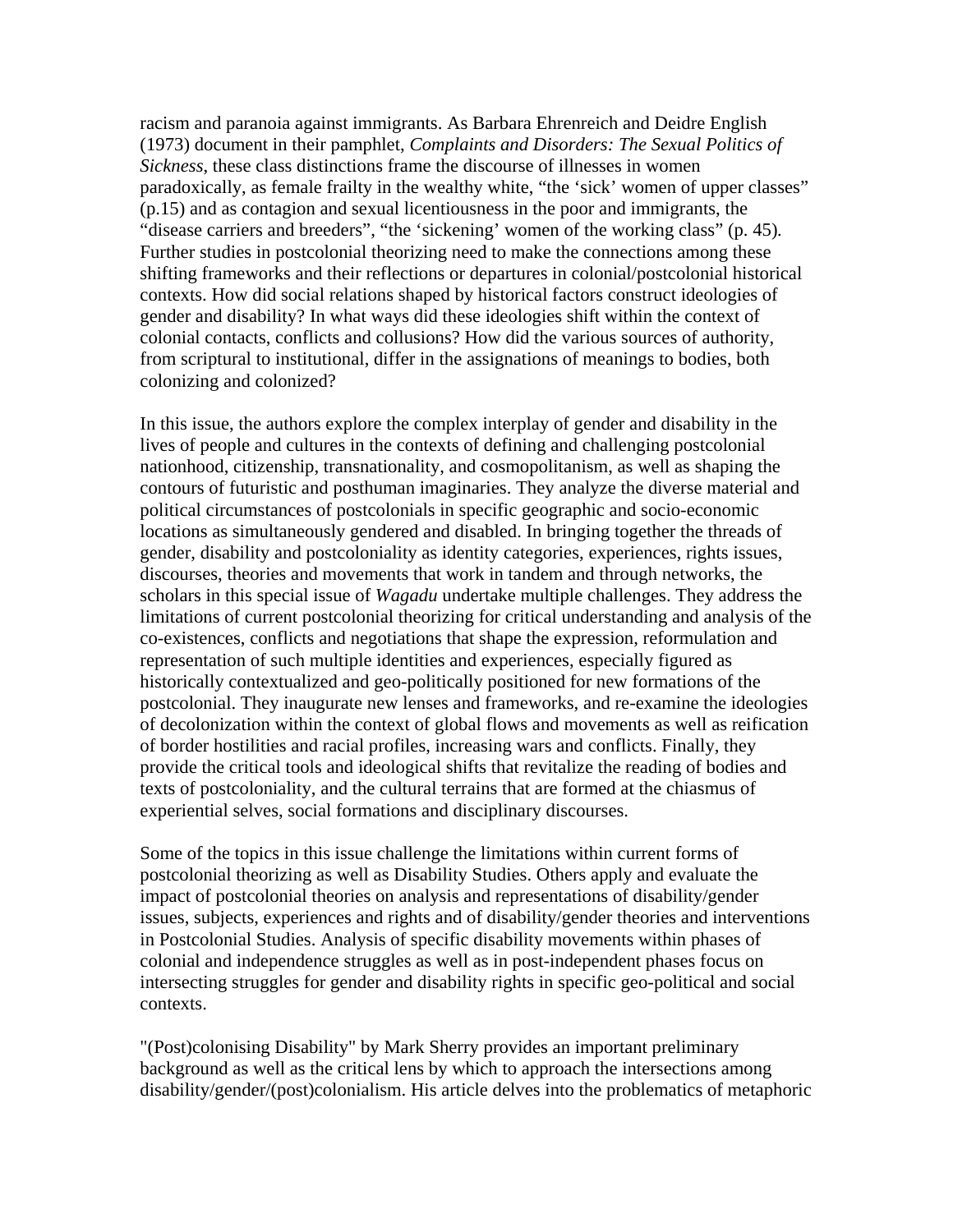and discursive uses of postcolonialism and disability that conflate distinct social experiences and issues critical to understanding the historical and cultural grounding of identity categories. At the same time, Sherry illustrates the intersections among gender/disability/postcolonialism that need more nuanced analysis and study. Sherry himself undertakes this challenge in his study, when he, for example, contrasts Fanon's masculinist approach to colonialism to Aretxaga's gendered account of the "dirty protest" by the Irish Republican Army and the Irish National Liberation Army male and female members in Northern Ireland between 1978 and 1981. At the same time, he points out Aretxaga's failure to make connections among "bodily pain, embodied protest and disability within this context."

James Overboe in "Vitalism: Subjectivity Exceeding Racism, Sexism and (Psychiatric) Ableism" draws on the works of Agamben (1998) and Deleuze and Guattari (1987, 1994) to argue for a new subjectivity of "lived experience of disability," and to encounter the pathologizing models that reduce "vitalism" of lived experience to "psychiatric episodes." Invoking the notion of "normative shadows," Overboe's analysis exposes the "institutional grids" framework and the restrictive humanism of enlightenment that inform concepts of citizenship and normality. Through the narrative of his own experience as a social worker with the client "Donna" (pseudonym), Overboe's article illuminates the institutional domestication of Donna's "madness," "aboriginal-ness" and "woman-ness," with a rare insight into the transgressive paradigms of silence, the subversive glance and exposure.

Exploring norms of sexuality, physical appearance, mental ability and social conformity and their implications for subjects of disability, scholars examine changing cultural landscapes and competing cultural influences. They study representations of disability and bodies of difference in cultural productions. Reflections on body and transbody phenomena and experiences, and representations of cyborgs, monsters and posthumans in futuristic literature and film assess the new cultural imaginaries in revising and/or reifying the old identity norms. With regard to the needed work in revamping postcolonial film representations of disability, one of the contributors, Katie Ellis, concludes: "In relation to disability film studies under a postcolonial framework *The Well* and *The Piano* demonstrate the iconographic use of disability as a visual shorthand that relies on ableist ideologies. Disability as a postcolonial tool/ identity carries with it many possibilities for critique, yet currently its political power is diminished by the tendency to adopt an individualistic mode, both in terms of representation and academic debate. While critiquing patriarchal power relations under a postcolonial framework, a critique of disability as disempowered by the same power structures is unexplored and marginally implicit at best."

Julie Nack Ngue's article, "Colonial Discourses of Disability and Normalization in Contemporary Francophone Immigrant Narratives: Bessora's *53 cm* and Fatou Diome's *Le Ventre de l'Atlantique*" provides insight into the colonial discourses of illness and disability as they "inhabit the protagonists and their creators," specifically in two novels by female immigrant novelists living in France. In *53 cm* (1999) by Swiss-Gabonese writer Bessora and *Le Ventre de l'Atlantique* (2003) by Senegalese Fatou Diome, the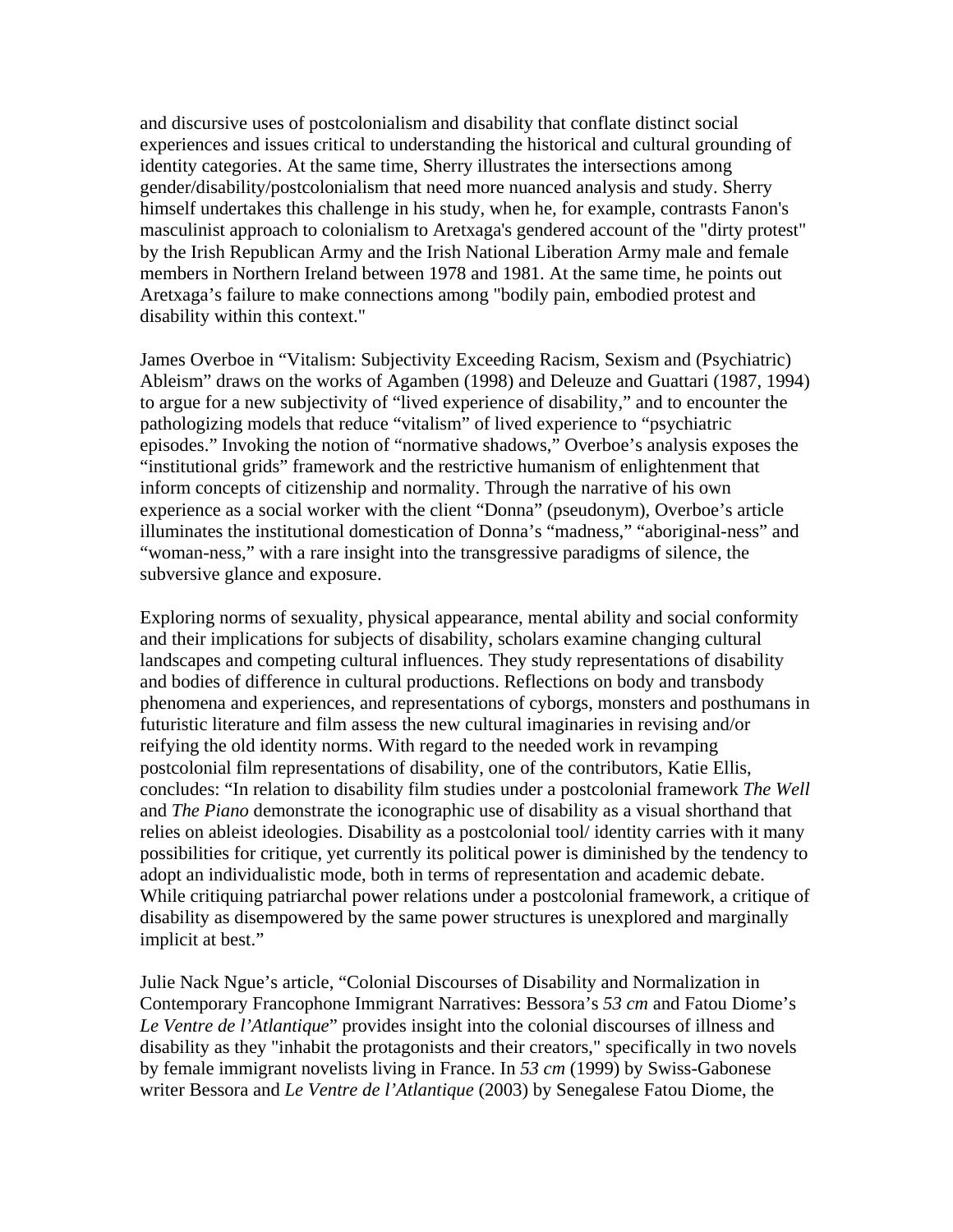protagonists experience the colonial cultural standards of race, gender and "normalcy" and "contend with colonial and contemporary assignations of bodily abnormality, excess, and deficiency." Ngue's literary analysis unravels how French discursive, socio-political, cultural and institutional policies of normalization, citizenship and alien or "foreign contamination" implicate Francophone female immigrant subjects through colonial discourses and practices of racism, sexism, nationalism and ableism. In addition, the author claims that "the material effects of colonial rule contributed to a number of *real*  somatic and psychological crises."

Nadia Guidotto's "Monsters in the Closet: Biopolitics and Intersexuality" examines the monster figure as the "boundary marker of society." As an "exception" (Agamben, 1998) and "abject body" (Kristeva, 1982), subjected by biopolitical strategies of regulation and management in order to maintain the "heterosexual matrix" (Butler, 1990) as the particular structure in society, the intersexed and hermaphrodite bodies are othered by techniques of normalization. Guidotto extends the analysis to include a discussion of racial and liberal elements in this normalizing politics. The article examines the intersection of racial and sexual politics in power mechanisms of the state and the collusions of medical and scientific institutions. The connections among colonial and imperial eugenic programs, modern so called "liberal" technological corrective procedures, as well as totalitarian edicts for elimination of intersexed bodies as well as racialized others are valuable contributions of the article. Moreover, as the author notes, "To complicate this analysis, I will also consider scholarly work on Indian *hijras* (Bakshi, 2004; Patel, 1997), not in analogous terms, but as a way to put pressure on Western treatments of intersexuality."

Richard A. Jones' article, "The Technology of Immortality, the Soul, and Human Identity" undertakes a philosophical inquiry into questions of im/mortality, posthumans, life and death, through an analysis of their evolutions in the intersecting fields of sciences and new technologies, game theory, and science fiction. The overarching premise, "death as the ultimate disability" underlies the analysis.

Impact of global phenomena such as war, environmental trauma, poverty and terrorism feature as impending contexts for rethinking ability/disability categories as well as discourses of development. In "Disability as Embodied Memory? A Question of Identity for the Amputees of Sierra Leone," Maria Berghs examines the Sierra Leone post civil war discourses and imagery of amputees in the media. Against the constructed amputee identity in Sierra Leone society, the amputee narratives tell their own stories. Through the "Truth and Reconciliation Commission" (T.R.C.) in Sierra Leone, and the support of NGO's, the amputees question their victim status and reaffirm an identity in which "notions of class and ethnicity may not play a big role, but masculinity certainly remains a relevant cultural marker in terms of identity." Berghs notes, the amputee, used as a "genderless visual metaphor for the trauma and threat of war, to gain aid from foreign donors began telling her/his own stories in their cultural terms and questioned their victim status."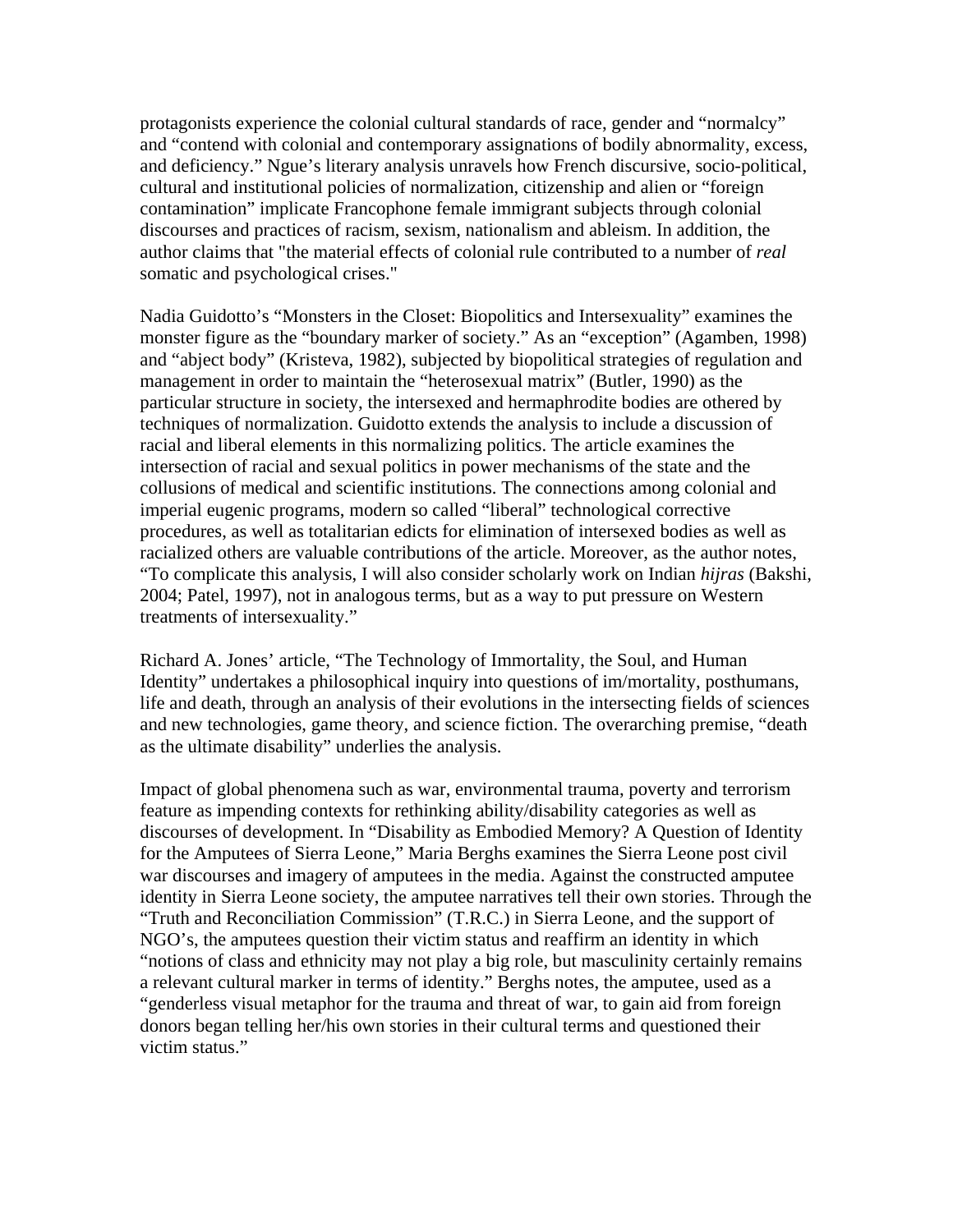Rebecca Dingo's study focuses on the rhetoric of "unfit, fit" in the development discourse of mainstreaming, in particular World Bank's contradictory arguments in gender, disability and development programs. Dingo's research intersects feminist rhetorical theory with transnational, public policy, disability, and visual culture studies. She is interested in how public policy-making at the local, national, and global levels are created not only to persuade policy-makers but also every day citizens. In her scholarship Dingo demonstrates how the rhetorical dynamics of the policy-making process, through public, legal, political, and administrative institutions, structure audiences' collective and individual identities, cultural memories, value systems, senses of place, and material circumstances.

In the process of reframing disability, race, and gender, a number of authors in this issue evaluate medical, social and humanistic discourses of diseases (HIV-AIDS, Hansen's, mental or psychological). Eunjung Kim examines the transformative directions in Korean *Hansenin* rights movements and their specific links to both Japanese colonial practices of isolation and incarceration of the subjects of Hansen's disease, stigmatized as "leprosy," and the emergence of postcolonial citizenship and nationhood based on institutionalized system of public health. The author explores the historical contingencies of the labeling and classification of diseases, more or less stigmatized based on its status as contagious or not, as well as its gendered location. The family, the nation and the colonial institutions collaborate in the socio-political, legal and biomedical mapping of diseased bodies; it is against this complex apparatus that the recent Korean human rights movement of the *Hansenin* is located.

Bruce Wade in "The Disabling Nature of the HIV / AIDS Discourse Among HBCU Students" makes connections among postcolonial racial identities and gender expectations as influential factors in HIV prevention attitudes and sexual risk-taking. His analysis of the "attitudes, gender role expectations, sexual scripts and risk-taking behaviors of contemporary college students" is informed by Erving Goffman's concept of social stigma, contemporary Critical Race Theory and Patricia Hill Collins' concepts of interlocking systems of oppression and Black sexual politics (2000, 2004). Through "focus groups, interviews and surveys with more than 250 students within the Atlanta University Center over the last two years," Bruce Wade examines how African American students attending HBCUs (Historically Black Colleges and Universities) react to the threats of HIV and AIDS.

Feminist disability centered reconsiderations emphasize values of independence and selfreliance but also concepts of interdependence and intersubjectivity. Barbara Hoffman reviews *Kounandi* (2004), a film from Burkina Faso, in Jula language with English subtitles. She evaluates the representation of Kounandi, a little person, as a challenge to certain gender/disability norms within the context of male violence and disability stigma. However, Kounandis' mother, Miriam's's childless state, interpreted by local villagers as a possible sign of female adultery, is solved by the miraculous delivery of an orphan child, Kounandi. These problematic issues, according to Hoffman, are presented not simply as social reality; they are complicated by the shift from realistic details to one of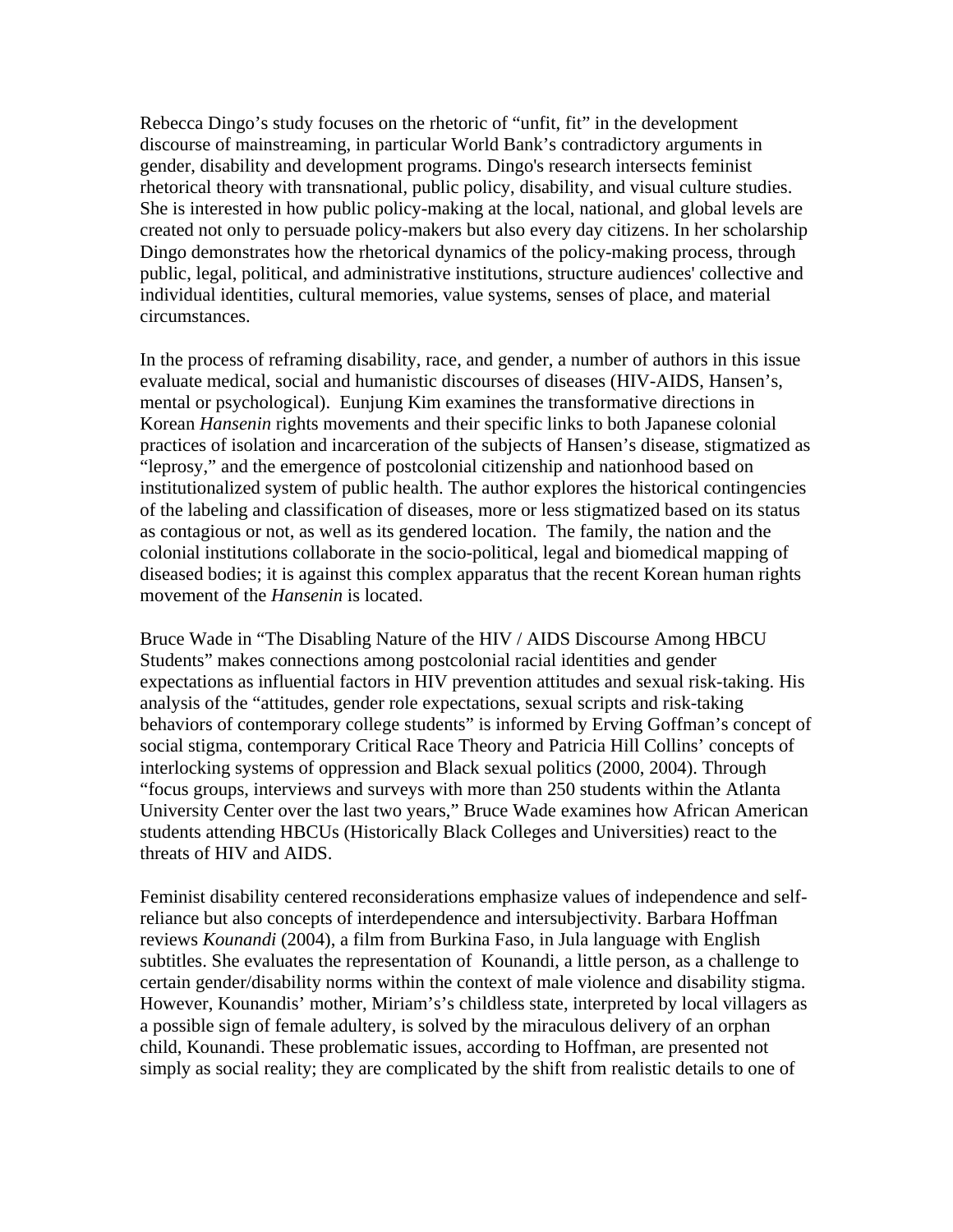"dreamscape, where time is collapsed, characters are iconic, and gender relations are caricatured."

Pushpa Parekh in "Gender, Disability and the Postcolonial Nexus" examines literary and cultural reflections of the processes that shape the ideologies of gender and disability in colonial and postcolonial India as well as the Indian diaspora. The analysis is framed by postcolonial feminist disability theory and praxis that includes an examination of lived experiences; collective knowledge; political engagement; and ethics of responsibility. She addresses specific historical contexts of the (neo)colonialist and imperialist systems and operations of power at the intersection of gender and disability, and negotiations across the spaces and dynamics of power relations.

Aline Gubrium, drawing on black feminism, looks at "the socially constructed meanings of disability for seven southern, rural African-American women." She focuses on "both the social location of the individual participants providing their narratives, as well as the discursive context in which their disabilities are constituted. Stories related to social location focus on poverty, race, and gender as intersecting sites for constructing identities related to disability." She argues that postcolonial studies have "centered on race and gender oppression in the capitalist world system," but have failed "to engage an analysis of disability and the ways that disability…is used to control individuals and groups." Aline Gubrium shifts the analysis from theoretical models to participant narratives in the context of "low-wage work, poverty, gendered expectations, and racism." She addresses simultaneously metaphoric and socially constructed forms of disability grounded in raceclass-gender oppression matrix and their relationship to impairments. The implications of Gubrium's analysis for disability inclusive frameworks in understanding local and global capitalism are worth pursuing.

The specific goals in this issue are to understand the distinct ramifications and histories of diverse disability cultures, to explore the postcolonial cultural contexts within which disability is assigned a particular "interpretive schema," and to re-evaluate the "cultural inventory, including shared fictions" in the making of disability (Malmsheimer, 1986, p. 36). Since disciplinary fields and cultural politics are imbricated in the production of knowledge and the array of outlets for dissemination of forms of knowledge, it is important to consider how the knowledge of disability is produced, distributed and managed. Within humanistic disciplines, especially literature, figurative usage of disability has played a significant role in inscribing certain interpretive schema within which disability has been aligned with suffering, malevolence, moral flaw, and malady, physical weakness as well as spiritual lack. In order to question the cultural knowledge produced by these portrayals and narratives, it would be useful to examine the genealogy of tropes such as "wounds," "afflictions," "illness" that have impacted, overtly and covertly, a certain kind of disability knowledge. Within postcolonial discourses, disability has figured as an allegory of the postcolonial condition. Jahan Ramazani's "The Wound of History: Walcott's *Omeros* and the Postcolonial Poetics of Affliction" (1997) refers to "the pervasiveness of the trope of the wounded black body in negritude poetry—as in Césaire, Jacques Roumain, Jean-François Brierre, Léon Damas, and even Brathwaite" (p. 410). Ramazani analyzes the affliction/cure tropes and discourses in Walcott's *Omeros*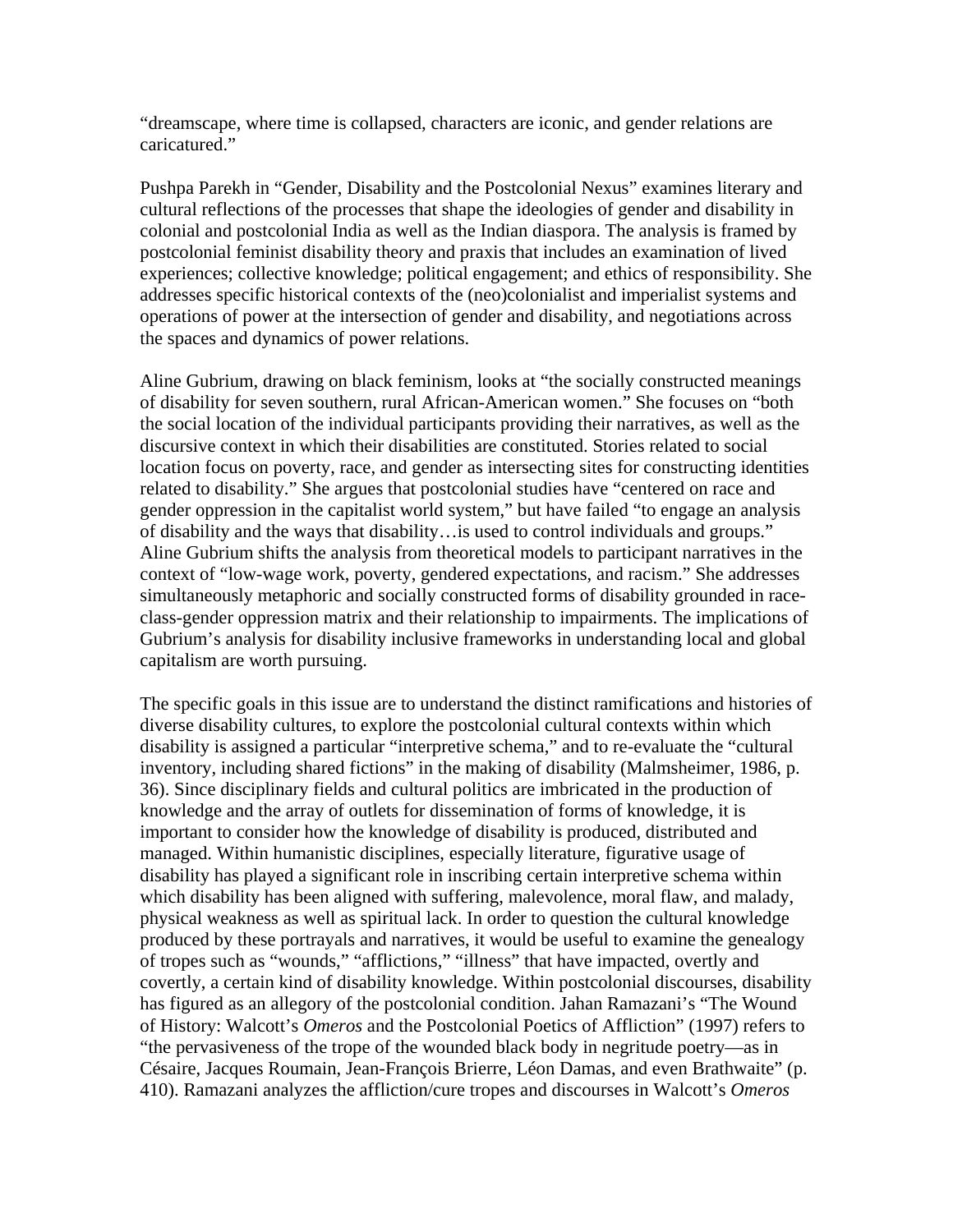that reify the characterization of colonial subjects as wounded, such as Caliban and Philoctete. Ramazani also comments on Walcott's refreshing twist by evoking the "intercultural inheritance" (p. 409), and the "polyrhythmic dance" of the "culturally alien and the native, the outside and the inside (410). The motif of "anticolonial defiance" as a kind of cure narrative accomplished through the "healing powers" of the *obeah* figure invites a reversal of colonial paradigms of agency, yet simultaneously reinscribes the disabled/diseased/wounded body as a state of loss, incompleteness, and a site of "colonial injury" awaiting cure (p. 415). Decolonization, imagined as curing and healing, has a disturbing relationship with colonization in setting up an oppositional model, which ultimately imagines the progressive eradication of bodies that are marked by disability.

## Closing Thoughts

This Journal issue aims to stimulate further research in the area. Some of the following queries highlight lacunae in current scholarship and identify areas to be further explored and studied. How did the colonized native body become the site of anarchy and in what ways did gendering/disabling/colonizing processes differ in settler versus exploitative colonies? What connections can be made between the disciplining, categorizing and managing of colonized bodies in the colonies and the colonizer's home grown practices of classism, ableism, racism and sexism in the exclusion and dehumanization of the poor, women and disabled and immigrants in the metropolis? In what ways do interdisciplinary investigations and collaborations inclusive of intersectional analysis of identity categories complicate the construction of postcolonial identities as another version of the colonial centered in the metropolis of global circuits? Further work also needs to be done in making south-south connections, with regard to study of intersecting identities. How do organizations such as South Asian Association of Regional Cooperation (SAARC) relate to South African Federation of the Disabled (SAFOD), or to the National Ethnic Disability Alliance (NEDA), the national organization representing the rights and interests of people from non-English speaking background (NESB) with disability, their families and care takers throughout Australia? How do these organizations contend with ideas of "progress" and "globalization" to redefine approaches and movements that do not simply compartmentalize abilities/disabilities and gender categories.

The impact of increasing conflict and violence in national and international arenas must be evaluated in terms of state and international politics and the continuing practices of "disabling" masses in the name of war, ethnic cleansing, terrorism and other emergent forms of local and global genocides. In what ways can we articulate the social, psychological, economic, humanistic, rehabilitative, environmental and medical discourses in relationship to individual's plural sense of self? How do varying sensibilities of wholeness, pride, pain, fragmentation, freedom, frustration and dependency define the realities and experiences of subjects across a range of disabilities? How do factors such as man-made war and trauma, congenital or acquired disabilities through illnesses or environmental degradation, chronic conditions, "invisible," learning or developmental as well as age-related disabilities impact the specific ways in which postcolonial subject formations are constantly being contested?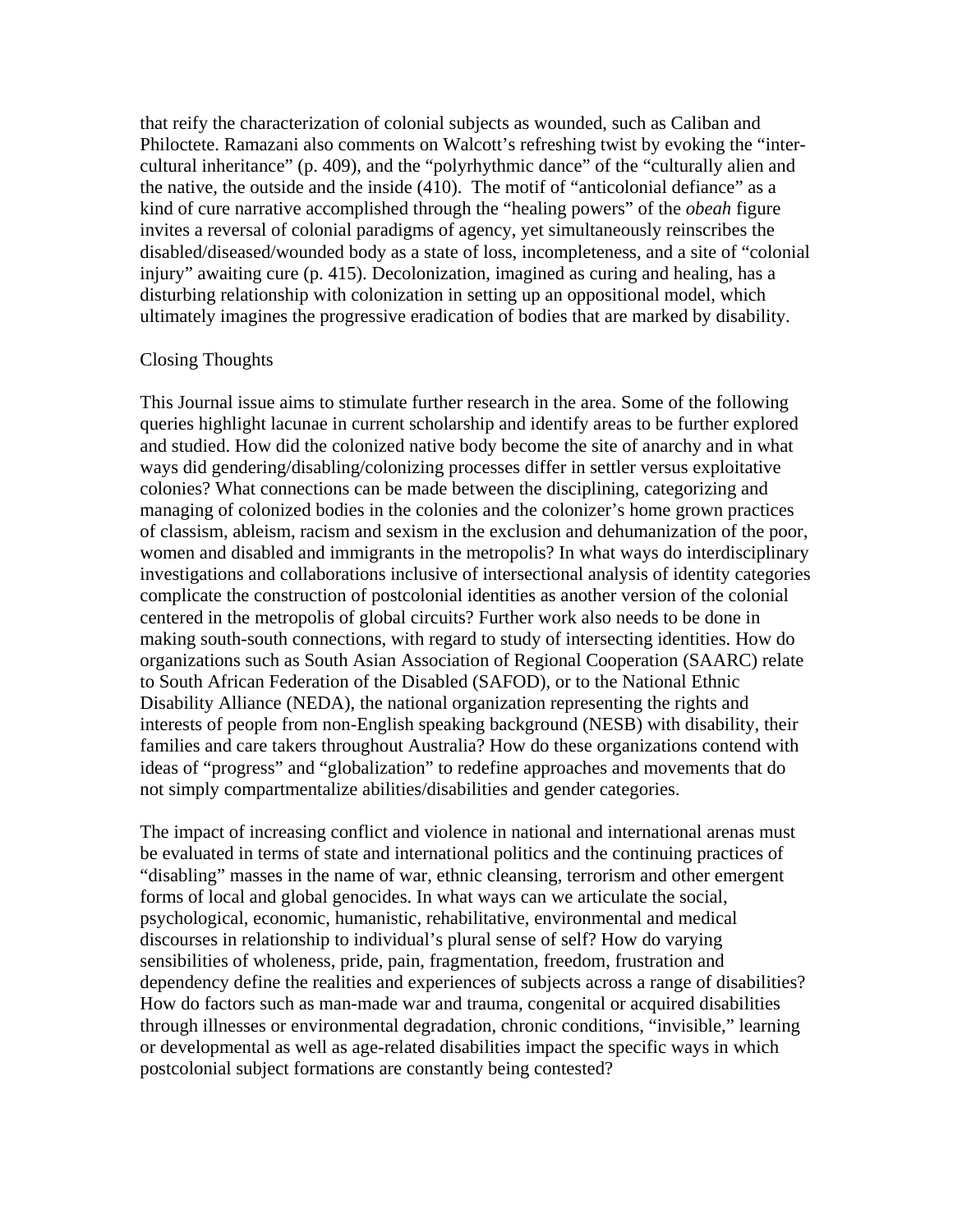Further, postcolonial theorizing of colonizer and colonized relationships need to include a more nuanced analysis of the economies of (dis)ability in different phases of capitalism in legitimating not only gender and race hierarchies but also ableist structures. What were the particular forms of inclusion and exclusion with regards to subjects of disability in these phases of capitalism as they impacted colonized societies? How were hierarchies of abilities created at historical junctures in the modes of production of specific regions impacted by colonialism? How do models of development map gender, disability and the postcolonial as the geographics of economic contestation (Power, 2001)? How are the current forms of technoculture changing the ability/disability paradigm; are these forms liberating, homogenizing or complex forces? As participants in technoculture, are all of us, no matter what our socio-political locations and embodied experiences, more or less complicit in imperialism?

An assessment of disciplinary resistance to intersectional approaches is necessary to meet the challenges of the twenty first century. Geographic as well as architectural studies of postcolonial space, especially dealing with issues of accessibility for the disabled, is necessary and crucial in assessing new modes of barriers and openings for the public participation of the disabled as citizens. Moreover, (im)migration and diasporic narratives of postcolonial subjects of disability will provide insights into the immigration policies that excluded immigrants with disabilities, as well as locate disabled subjects in spaces of political struggles and as figures shaping historical changes in the laws of the land of migration.

There is much work to be done, and the interdisciplinary articles in this issue begin to open up the space for further investigations. Perhaps through rethinking of our postcolonial identities we can engage in inclusive theories and praxes of decolonization, so that in speaking about the rights of some of us, we do not silence the rights of many others of us.

#### References

Agamben, G. (1998). *Homo Sacer: Sovereign Power and Bare Life*. (D. Heller-Roazen, Trans.). Stanford: Stanford University Press.

Butler, J. (1990). *Gender Trouble: Feminism and the Subversion of Identity*. London and New York: Routledge.

Butler, J. (1991). Imitation and Gender Insubordination. In Diana Fuss (Ed.). *Inside/Out: Lesbian Theories and Gay Theories* (pp. 13-31). New York: Routledge.

Deleuze, G and F. Guattari. (1987). *A Thousand Plateaus: Capitalism and Schizophrenia*. (B. Massumi, Trans.). Minneapolis: University of Minnesota Press.

Deleuze, G. and F. Guattari. (1994). *What is Philosophy?* (H. Tomlinson and G. Burchill, Trans.). New York: Columbia University Press.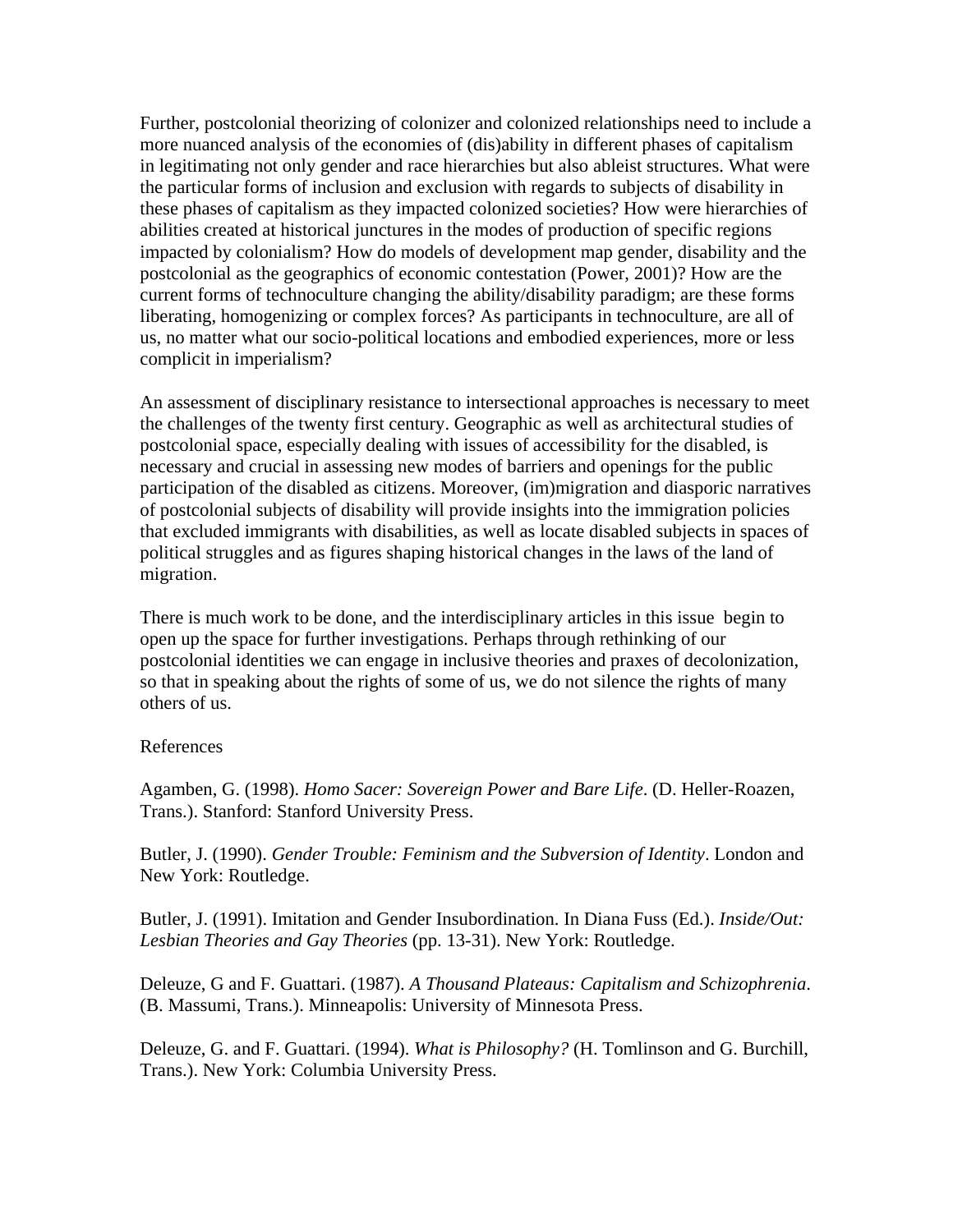Ehrenreich, B., & English, D. (1973). *Complaints and Disorders: The Sexual Politics of Sickness*. New York: The Feminist Press.

Gilman, S. (1985). "Black Bodies, White Bodies: Toward an Iconography of Female Sexuality in Late Nineteenth Century Art, Medicine, and Literature." In Henry Louis Gates, Jr. and Kwami Anthony Appiah (Eds.). "*Race," Writing, and Difference* (204- 242)*.* Chicago: University of Chicago Press.

Goffman, E. (1963). *Stigma: Notes on the Management of Spoiled Identity*.

New York Simon & Schuster, Inc.

Hans, A., & Patri, A. (Eds). (2003). *Women, Disability and Identity*. New Delhi and London: Sage.

Hill Collins, P. (2000). *Black Feminist Thought: Knowledge, Consciousness, and*

 *the Politics of Empowerment*. New York: Routledge.

Hill Collins, P. (2004). *Black Sexual Politics: African Americans, Gender, and the*

*New Racism*. New York: Routledge.

Kristeva, J. (1982). *Powers of Horror : An Essay On Abjection.* New York: Columbia University Press.

Magubane, Z. (2001). Which Bodies Matter? Feminism, Poststructuralism, Race, and the Curious Theoretical Odyssey of the "Hottentot Venus." *Gender and Society*, 15 (6), 816- 34.

Malmsheimer, L. M. (1986). **Three Mile Island: Fact, Frame, and Fiction**. *American Quarterly,* 38 (1), 35-52.

Power, M. (2001). Geographies of Disability and Development in Southern Africa. *Disability Studies Quarterly,* 21 (4), 84-97.

Ramazani, J. (1997). The Wound of History: Walcott's *Omeros* and the Postcolonial Poetics of Affliction. *PMLA,* 13 (3), 405-17.

Saxton, M & Howe, F. (Eds). (1987). *With Wings: An Anthology of Literature by and About Women With Disabilities*. New York: Feminist Press.

Smith, B. G., & Hutchinson, B. (Eds.). (2004). *Gendering Disability*. New Brunswick, N.J.: Rutgers University Press.